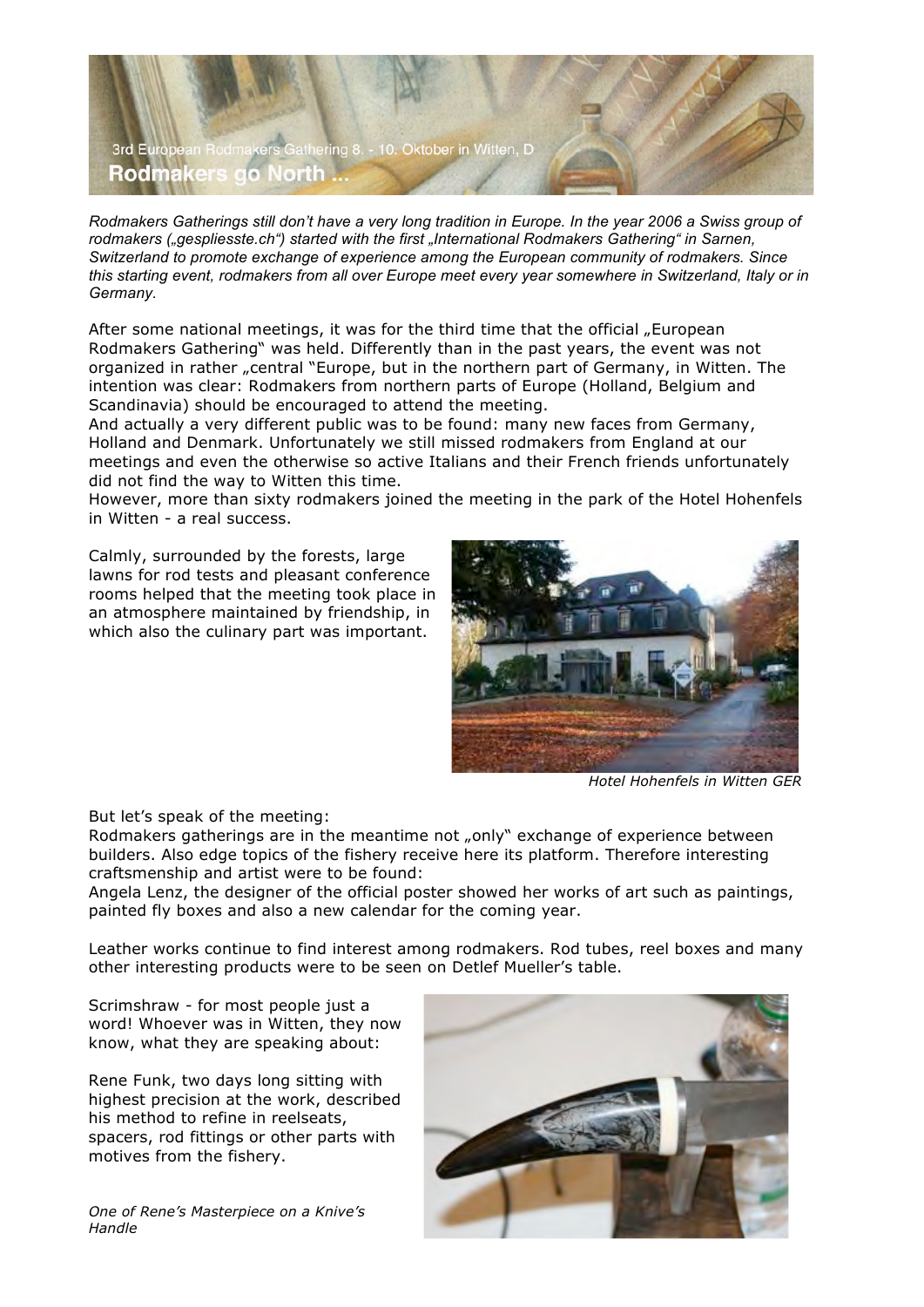He is not a rodmaker, but a real reelmaker! Actually there is no need at all to introduce him: Ari't Hard. The items, not only reels, that this Dutch artist brought out in the last years, are indescribable – you just have to see them and then nothing other than admiration remains. These are exactly the people, which keep the scene alive!



*Ari't Hard – no comment – you have to see it!*

Only few people actually know, what a huge amount of literature on fly fishing and rodbuilding exists and the number of registered patents to materials, models or methods is enormous. And we have actually a rod builder in our group, a real master in this matter: Christian Meinke!

For years, he has been dealing with this subject, searching every book available, and he explained in a detailed presentation the literature and sources even back to the Egypts (!) and referred to the many existing patents. He showed us clearly, that almost everything we make and think to be the first, usually already exists somewhere. Maybe the tools or the aids have become a little more modern.



"*Literature professor "Christian Meinke* 

Of course rodbuilding was the main topic of this weekend. Subjects in practical work for both, beginners as well as experts, could be followed the whole day.

Starting to build rods generally means buying an expensive planing form. But several Rodmakers, who try to build only one or two rods, don't want to spent too much money for all the tools needed. Alex Kechagias described in detail how to make a inexpensive wooden planing form.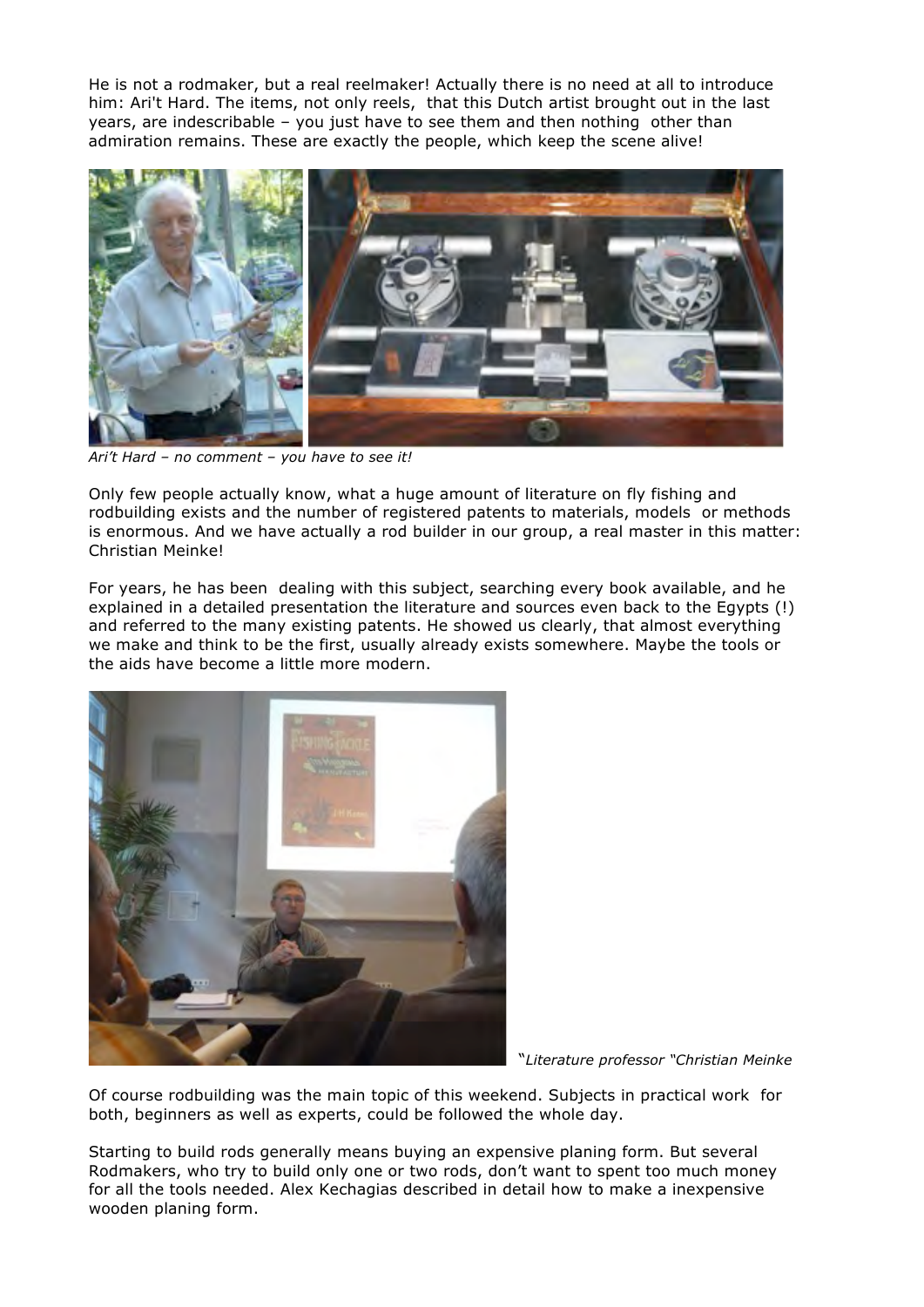Perfect planing can be done with sharp blades. Most of us use Japanese water stones for sharpening the blades to achieve the best results. Johann Tremml from the "Ashly" company demonstrated the use of "Belgisch Brocken", a European natural stone, which makes the sharpening procedure much more pleasurable.





The majority of rodmakers are using a lathe. Of course the variety of materials, such as different metals or wood, need different cutters.



 *"Controlled Fireworks" by Robert Schander* 

An introduction for the participants to this not completely simple topic was given by Waldemar Nowak and Robert Schander and extensively discussed afterwards.

Rods are built in very different ways. According to experience, a weak point in the bamboo sections will be the knots. Therefore: why not build knotless? Christian Strixner argued with this topic and showed a simple manufacturing process, which has also different practical advantages (e.g. when heat treating). Part of his lecture was also a detailed presentation of Ludwig Reim's method of rodbuilding. This method has the advantage of a completely equal distribution of power fibers within the entire rod cross section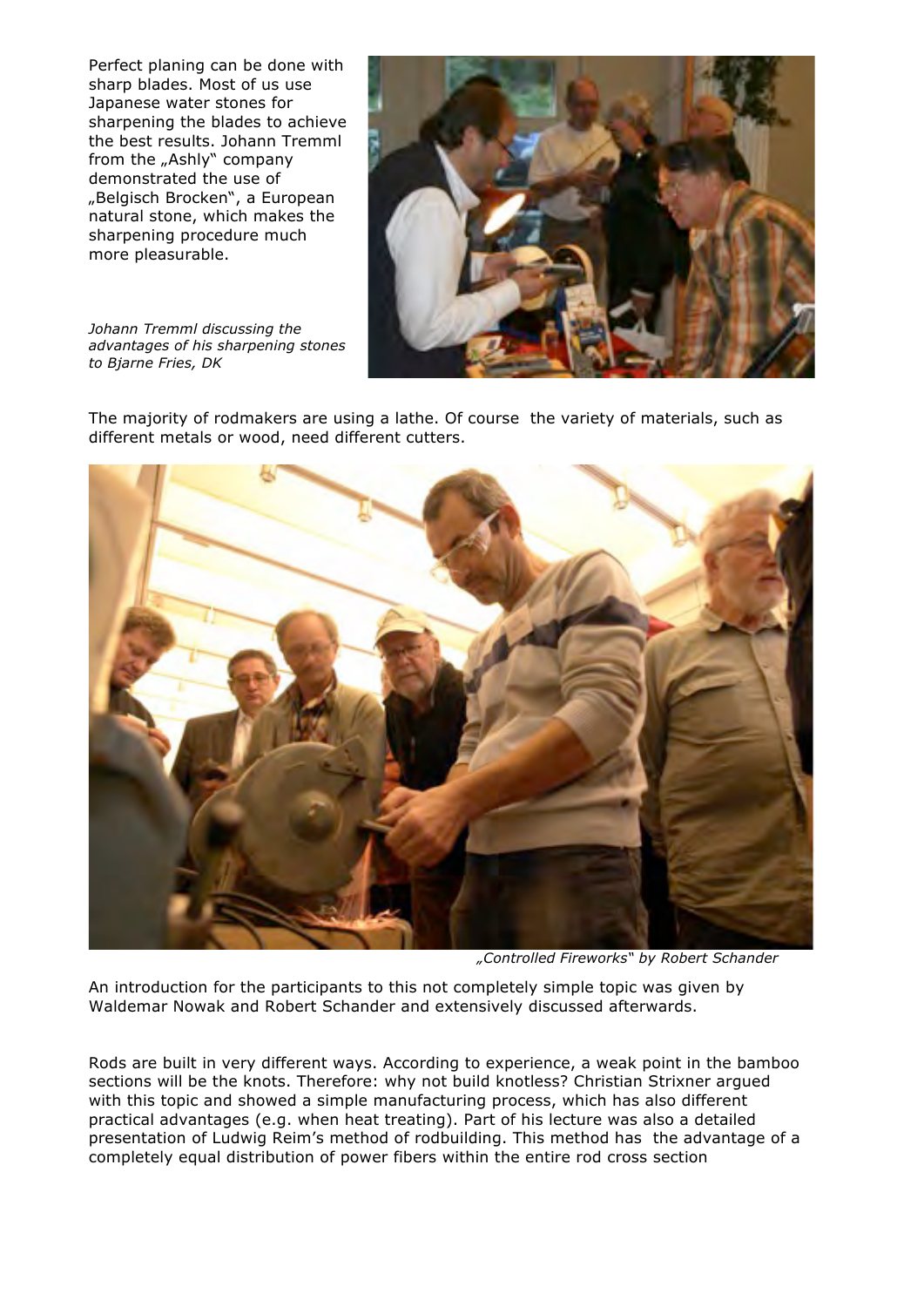Ludwig himself was demonstrating and explaining his "15°-Methode" for determining the precise line weight for any rod.



Ludwig and "the *15° Methode"*

The ferrules for fly rods and the different materials they are made of, are subject of discussions for years: stiffness, interrupted "power flow", aesthetics etc. are the topics.



The professional Danish Rodmaker Bjarne Fries, the pleasant philosopher in the rodmakers community and "father" of the (FIBH) bamboo ferrule, explained the production process and spoke on his long-term experience within the last 15 years that he has built these types of ferrules – Summary: the principle has proven itself without any problems!

After planing, the splices have to be glued. Turnings and not necessarily straight strips are what many rodmakers know as a final result of this procedure. One of the reasons for this may be found in the binding process. Ottavio Bisaz, a Swiss rodmaker and engineer took care of this topic as he pointed out pro and cons of the individual binding procedures and demonstrated finally his own construction of a 4-string-binder.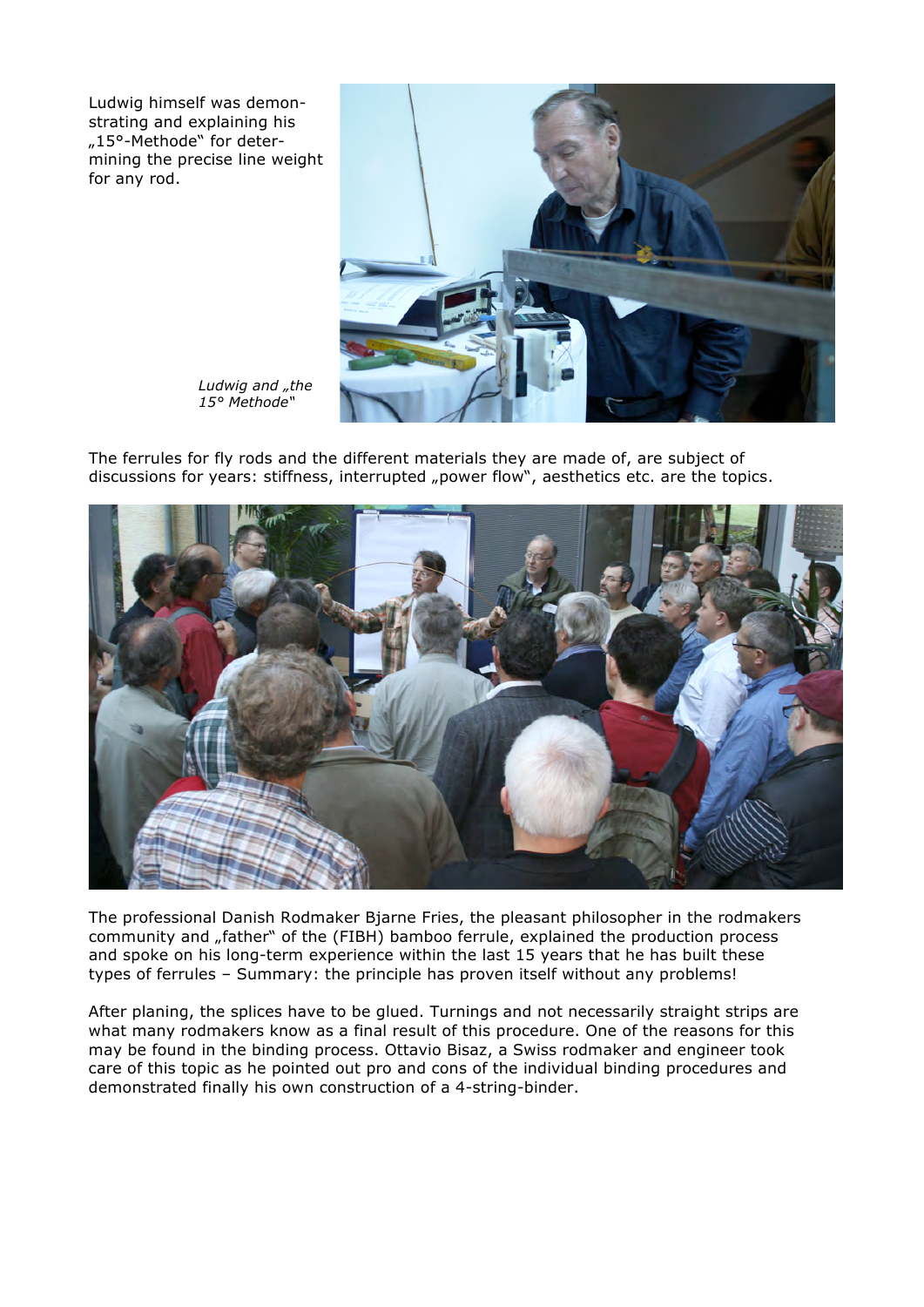



Ottavios "Swiss made"- precision manufactured construction will make excessive demands of the abilities of the average rodbuilder.

Rodmakers gatherings do not only serve to keep alive the discussions over possible manufacturing processes. All the experiences can finally be found in the finished products and therefore casting and testing rods is an important goal. In Witten this was possible in the best way: calm environment and enough place - and perfect sunny weather!



The topic of 2-handed rods and Spey Casting was given a lot of time – a real challenge even for Vhristian Strixner and Robert Stroh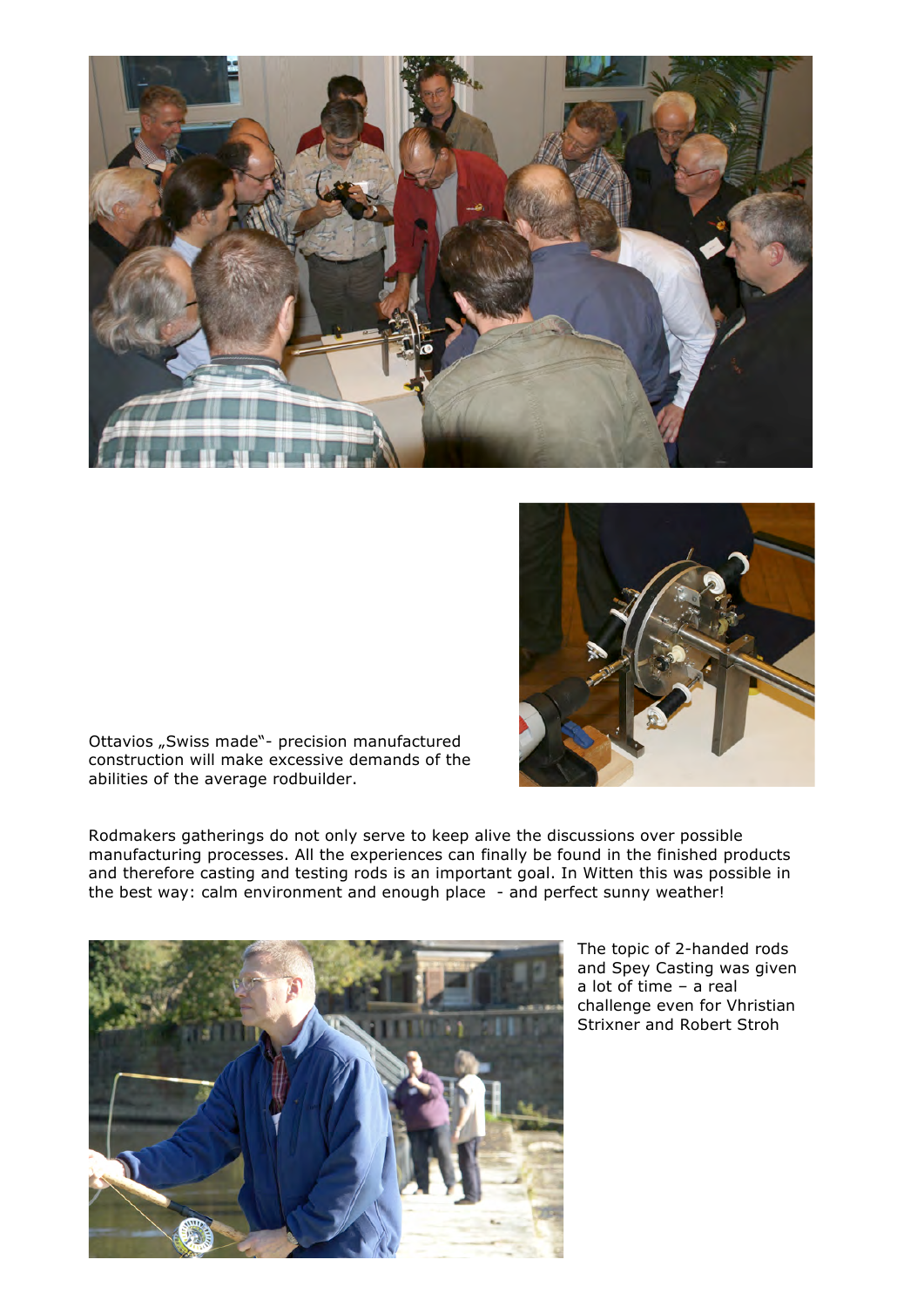



*Andy Royer ("the Bamboo broker ",USA) honored the European rodbuilders with his visit. In the near future he will operate a shop in Europe to be able to supply the European rodmakers continuously with bamboo poles.*

*"... can I feel it? Did he use my bamboo?"*

It remains to say "Thank you": Gerd Peter Wieditz and his friends in the background did manage to set up a rodmakers meeting with an attractive program at an outstanding place. And we are already looking forward to the next, the 4th European Gathering, which will take place on 7 and 8 May in Sansepolcro (Italy).



Philipp Sicher, Switzerland

*Pictures: Jürg Schuft, Jaroslav Vecko und Philipp Sicher*